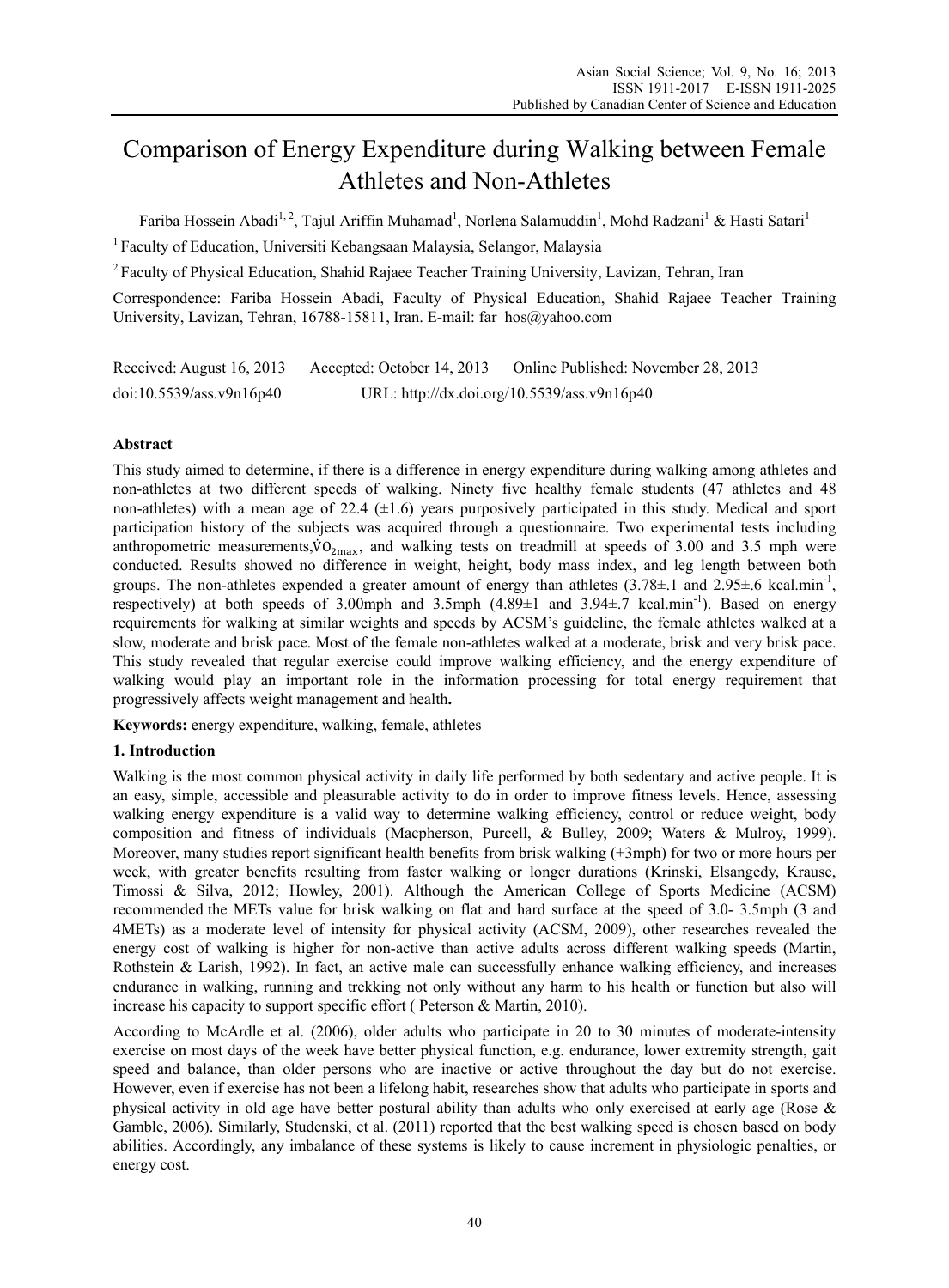However, previous literatures lack sufficient sources to distinguish the difference of energy expenditure of walking among different people and specifically in women (Krinski et al., 2012). As long as people naturally walk in the manner that conserves energy at speed of 1.2 to 1.5 m.s<sup>-1</sup> (Dal et al. 2010; Alexander, 2002), it can be promising to find if there is any significant difference in energy cost of walking for athletes and non-athletes, as active and non-active people respectively. In particular, there is no study reported to investigate the energy expenditure of walking among athletes and non-athletes. For these reason, the aim of this investigation is to describe the difference of walking efficiency between female athletes and non-athletes at two different speeds; 3.0 and 3.5 mph. This study will bring to light the effectiveness of regular exercise during sport activities on walking efficiency as well as the other health aspects affecting the body of females.

#### **2. Method**

Ninety five healthy females (47 athletes and 48 non-athletes) aged 20-25 years (22.4  $\pm$ 1.5) purposively participated in the experiment, each given her informed consent before the experiment began. All non-athlete subjects have not been involved in regular exercise, physical activities or play sports in their daily life. The samples for athletes were chosen from UKM sport team players who had a background of regularly exercising for minimum of twice a week for the past three years. They were introduced and recommended through UKM coach of sport teams. Students doing non- active sports and cognitive task sports (like archery) were not included in this study.

All the athlete subjects had the mean of 6.2 ( $\pm$ 3.5) years' participation in sports activity and an average of 3( $\pm$ 0.6) exercise sessions per week. All participants were advised to avoid taking meals or consume any products with caffeine 2 hours before the tests. They had not taken drugs, pills and alcohol during the last 24 hours before the test. They were non-pregnant and non-lactating women. Information regarding to subject's age, physical activity and athletic background, medical history and current medical status were obtained from subjects by means of questionnaire. Physical characteristics such as body mass, height, BMI, leg length and resting heart rate  $(HR_{rest})$ of the participants were shown in Table 1. Leg lengths for both legs were measured from greater trochanter to lateral malleolus. Resting heart rate was obtained by Heart rate Monitor after 7 minutes of rest in the supine position. The VO<sub>2max</sub> was obtained using Queen's College step test (QCT) protocol as a submaximal exercise protocol.

#### *2.1 Procedure*

Before starting the exercise protocol, each subject was familiarized with the treadmill. The experiment was conducted in four phases. Firstly, the participants were asked to walk at their own natural pace which was considered as a casual walking, along the straight line of  $20 \times 1$  m walk way to measure stride length (SL) and step width (SW). These gait parameters were measured in order to control the basic gait factor differences among each group. Subjects were given two trails. At the second stage, participants walked using their own style of walking gait for 8 minutes at the speed of 3.0 mph on the treadmill. Each subject wore Polar Transmitter and Elastic Snap at the level of xiphoid process, and the Pedometer (YAMAX DIGI WALKER) at the left side of waist to measure the cadences while HR was measured during walking on treadmill. Wrist Monitor was worn by investigator who stayed within 3 to 3.5 feet (maximum 1m) by the subjects. HR measured by averaging the HR at respective 10-seconds interval during last 4 minutes ( $4<sup>th</sup>$  to  $8<sup>th</sup>$  minutes) was recorded. Right at the end of test, before leaving treadmill, the cadences (step frequency) recorded by pedometer monitor were noted. At the third stage, similar to the second stage, each participant walked at the speed of 3.5 mph. This test was completed after HR recovery, and the subjects rested at least10 minutes prior to the next walking test to avoid effect of fatigue. At the last stage, after HR recovery, submaximal Queen's College step test (QCT) protocol was conducted to measure VO<sub>2max</sub>. Elevation of the treadmill set at 0% grade. No subjects were allowed to hold onto the handrails.

#### *2.2 Energy Expenditure Computing*

Data collected were processed and used to compute energy expenditure using the following approach;

Energy expenditure in kcal.min<sup>-1</sup> was computed from the participants' walking HR and converting to  $\dot{V}O_2$ procedure. Recorded HR values were transformed into %HRR values by utilizing the formula: % HRR = [(activity HR - resting HR)/ (est. HR<sub>max</sub> - resting HR)] ×100% where HR<sub>max</sub> was assumed to equal [206.9-(0.67 × age)] (ACSM, 2009). Taking into consideration that %HRR is approximately equal to the  $\sqrt[6]{v_0}$  reserve, the relative intensity of the walking bout was determined. Then,  $\sqrt[6]{60}$  reserve for each activity was transformed to absolute oxygen consumption  $\rm (VO_2\ ml.kg^{-1}.min^{-1})$  using following formula (1) (Kang, 2008):

 $\dot{V}O_2$  reserve = [(activity  $\dot{V}O_2$  - resting  $\dot{V}O_2$ )/(est.  $\dot{V}O_{2\text{max}}$ - resting  $\dot{V}O_2$ )] ×100% (1)

where  $\rm{VO}_{2\text{max}}$  was obtained from QCT. Furthermore, EE (kcal.min<sup>-1</sup>) was estimated as  $\rm{VO}_2$  (ml.kg<sup>-1</sup>.min<sup>-1</sup>)  $\times$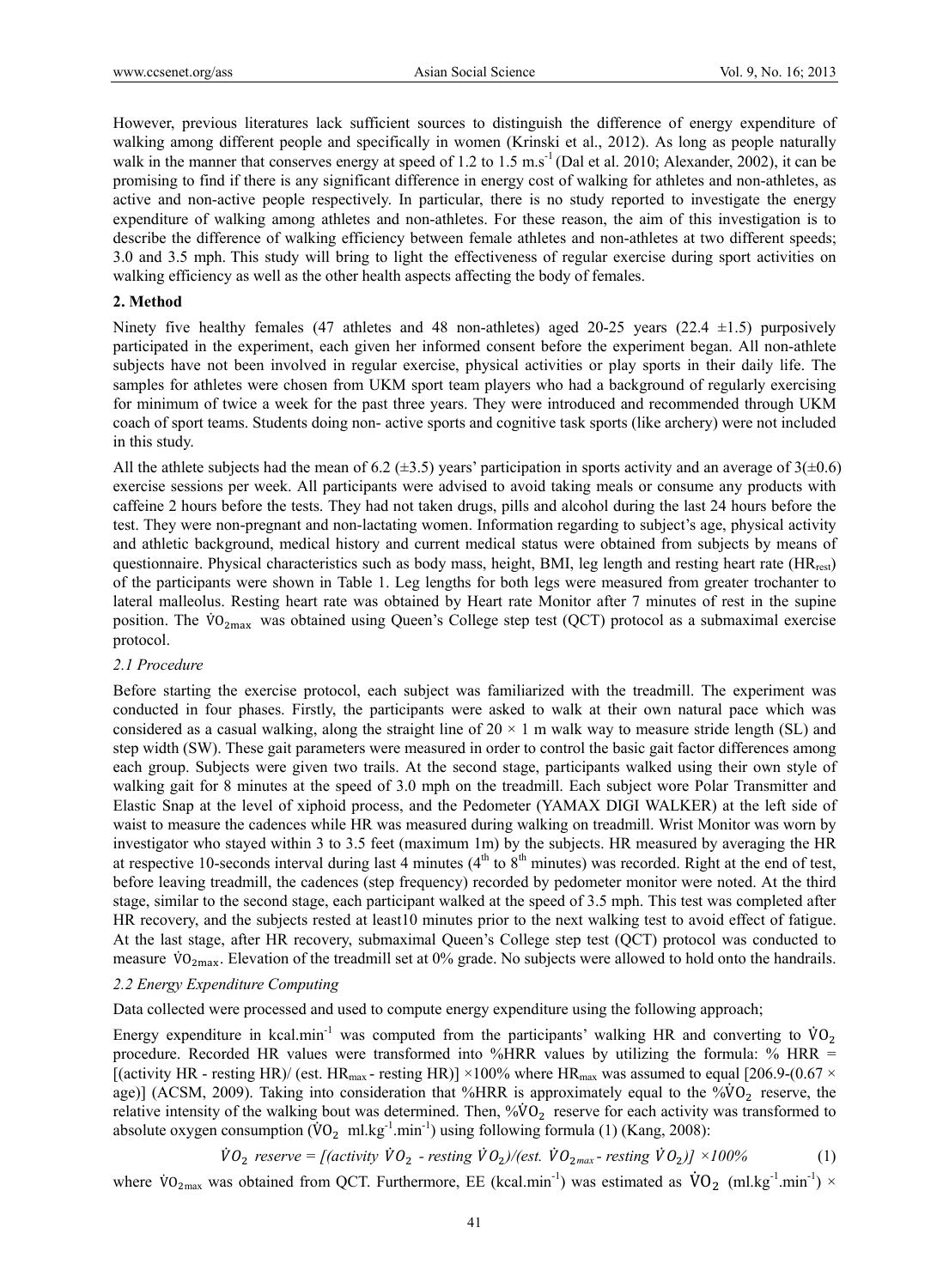Weight  $\times$  5.05)/1000 (kcal.LO<sub>2</sub><sup>-1</sup>), and V<sub>O<sub>2</sub></sub> also was converted to METs by dividing by 3.5)(Kang, 2008; Swain, 1998). In order to calculate the gait parameters, the following walking speed formula (2) was used (Rose  $\&$ Gamble, 2006):

*Walking Speed (m.s<sup>-1</sup>)* = *stride length* × *stride frequency* (cadence × 2) 
$$
(2)
$$

Whereby stride length (SL) is calculated by: Walking Speed/ (cadence  $\times$  2). The calculated speed in units of mph was converted to units of  $m.s^{-1}$  to be used for this formula.

## *2.3 Data Analysis*

Data were analyzed using SPSS 20.0 statistical software with probability of significant set at  $p \leq$ 0.05.Descriptive and inferential statistical analysis techniques were used to examine for differences between the EE of walking of athlete and non-athlete females. Differences between the mean of EE (kcal.min<sup>-1</sup>) and METs during two speeds (3.0 and 3.5 mph) were compared statistically with the t-test.

# **3. Results**

The demography values of subject characteristics are illustrated in Table 1. While the difference between the average of HR<sub>rest</sub> and  $\rm{VO}_{2max}$  were statistically significant ( $p < .005$ ), there was no significant difference in weigh, height, BMI, and leg length between athlete and no-athlete females ( $p < .005$ ).

|                         | Weight          | Height          | BMI            | Leg.           | $HR_{rest}$    | $\dot{V}O_{2\text{max}}$ | HRW1            | HRW2            |
|-------------------------|-----------------|-----------------|----------------|----------------|----------------|--------------------------|-----------------|-----------------|
| Group                   | kg              | cm              | $kg.m^{-2}$    | length cm      | bmp            | ml/kg/min                | bpm             | bpm             |
| Athletes<br>$(N=47)$    | $53.7 \pm 7.1$  | $159.0 \pm 5.9$ | $21.2 \pm 2.4$ | $77.8 \pm 4.1$ | $62.7 \pm 4.7$ | $40.9 \pm 2.0$           | $98.9 \pm 6.01$ | $115.5\pm8.5$   |
| Non-athlete<br>$(N=48)$ | $56.8 \pm 11.6$ | $157.2 \pm 5.5$ | $23.0\pm4.3$   | $76.9 \pm 4.1$ | $73 \pm 6.0$   | $34.8 \pm 2.2$           | $118.1 \pm 9.5$ | $142 \pm 11.03$ |

Table 1. Demographic values (Mean±SD) of subjects' characteristics

Note: HRW1= heart rate of walking at speed of 3.0; HRW2= heart rate of walking at speed of 3.5mph

Table 2 shows the information of gait parameters measured during the normal and comfortable walking on the ground, and walking on the treadmill at speeds 3.0 and 3.5 mph. Athletes had significantly ( $p < .005$ ) longer stride length during walking on the ground (at comfortable pace and their own speed) and on the treadmill at both speeds. Non –athletes had significantly higher stride frequency  $(58.7\pm 2.5, 63.1\pm 2.1S \cdot \text{min}^{-1})$ , at speeds of 3.0 and 3.5 mph respectively, compare to athlete females  $(57.1\pm2.6, 61.1\pm2, S.$  min<sup>-1</sup>). In other words, non-athlete females had shorter stride length than athletes and accordingly, non-athletes need to have more stride frequency to maintain the same walking speed. There was no significant difference in step width between athlete (6.2±1.3 cm) and non-athletes (6.6±1.9 cm).

Table 2. Gait parameters (Mean±SD) during walking: on the ground and treadmill

| Group       | Step<br>width<br>cm | Stride length<br>on ground<br>m | Stride<br>length 1<br>m | Stride<br>length 2<br>m | Stride<br>frequency 1<br>$S.min^{-1}$ | Stride<br>frequency 2<br>$S.min-1$ |
|-------------|---------------------|---------------------------------|-------------------------|-------------------------|---------------------------------------|------------------------------------|
| Athletes    | $6.2 \pm 1.3$       | $1.33 \pm 0.07$                 | $1.35 \pm 0.04$         | $1.51 \pm 0.05$         | $57.1 \pm 2.6$                        | $61.1 \pm 2$                       |
| Non-athlete | $6.6 \pm 1.9$       | $28 \pm 0.07$                   | $1.31 \pm 0.06$         | $1.46 \pm 0.05$         | $58.7 \pm 2.5$                        | $63.1 \pm 2.1$                     |

1= walking at speed of 3.0;  $2=$  walking at speed of 3.5 mph.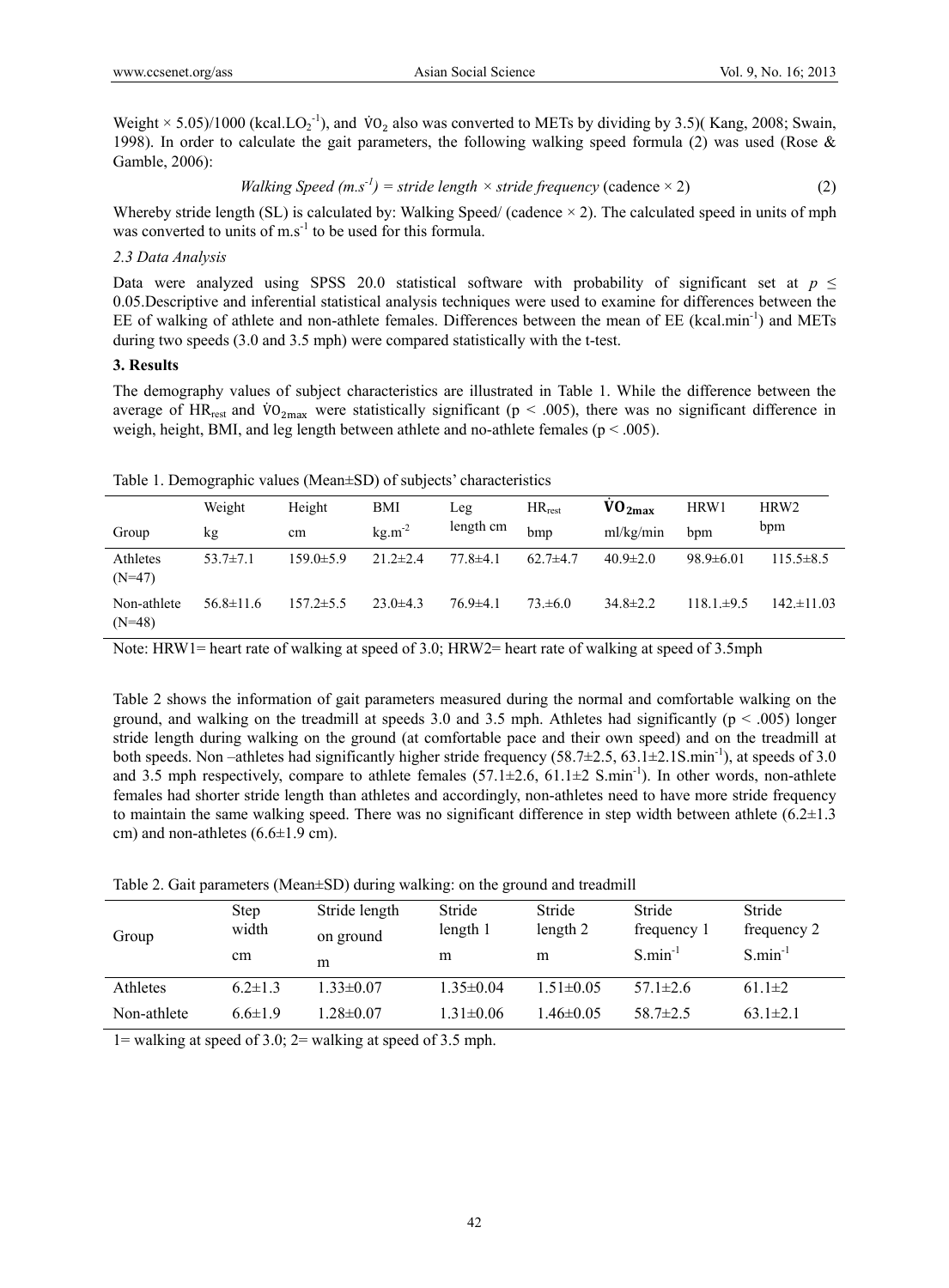| Speed | Variables                      | Athlete        | Non-athlete $(N=48)$ | t-value |      |
|-------|--------------------------------|----------------|----------------------|---------|------|
| (mph) |                                | $(N=47)$       |                      |         |      |
|       | $EE$ (kcal.min <sup>-1</sup> ) | $2.95 \pm .54$ | $3.78 \pm 1.0$       | 2.25    | .027 |
| 3.0   | <b>METs</b>                    | $3.12 \pm .38$ | $3.74 \pm .47$       | 7.02    | .000 |
|       | $EE$ (kcal.min <sup>-1</sup> ) | $3.94 \pm .72$ | $4.89 \pm 1.07$      | 5.07    | .000 |
| 3.5   | <b>METs</b>                    | $4.14 \pm .45$ | $4.9 \pm .51$        | 7.57    | .000 |

|  | Table 3. Comparing EE and METs values of walking at speeds of 3.0 and 3.5 |  |
|--|---------------------------------------------------------------------------|--|
|  |                                                                           |  |

As illustrated in Table 3, not only EE of walking of non - athletes  $(3.78 \pm 1.0 \text{ kcal.min}^{-1})$  was significantly higher than female athletes  $(2.95\pm .54 \text{ kcal.min}^{-1})$ , at the speed of 3.0 mph (p < .005), but it was statistically significant at the speed of 3.5 mph with  $3.94 \pm .72$  and  $4.89 \pm 1.07$  kcal.min<sup>-1</sup>, respectively (p < .001). In addition, METs values of athletes  $(3.12 \pm .38 \text{ METs})$  was lower than non-athletes  $(3.74 \pm .47 \text{ METs})$  at the speed of 3.0 mph (p <. 001). Moreover, a significant difference in METs values between athlete  $(4.14 \pm .45 \text{ METs})$  and non-athlete  $(4.9 \pm .51 \text{ METs})$  at the speed of 3.5 mph ( $p < .001$ ) was observed.

Based on the findings, female athletes walked as at a slow and moderate pace (40.4% of them expend METs < 3 and 59.6% expend 3-4 METs) at the speed of 3.0mph, whereas 71% and 23% of female non-athlete walked at moderate and brisk (4-5METs) walking pace, respectively. At the speed of 3.5mph, 38% and 56% of female athletes walked at a moderate pace and brisk walking pace, while most of the female non-athletes walked at brisk and very brisk walking pace with 62.5% and 25%, respectively.

## **4. Discussion**

Evaluation of walking energy expenditure is potentially useful for quantifying and differentiating the walking efficiency, and it can be accurately investigated to promote weight maintenance. Hence, in order to make walking an activity for health and weight control, its energy expenditure should be measured accurately (Browning et al., 2006).

The findings of the present study demonstrated that the female athletes expended less energy during walking at speeds 3.0 and 3.5 mph than female non-athletes, as shown in Table 3. These results suggest that the physical activity background has an important role in minimizing energy expenditure of walking. In other word, females with regular exercise background have more walking efficiency compare to the ones with no physical activity background.

Unfortunately, no research is available regarding to the energy expenditure of walking or economical walking speed among female athletes, but according to Dal et al. (2010) that presents walking at a speed of  $71.15 \pm 13.85$ m.min<sup>-1</sup> ( $\sim$ 2.7 mph) was the economical speed for both genders, it seems that female athlete walked more efficiently at that speed. Even though female athlete participants in this study expended higher energy at the speed of 3.5mph, they particularly expended less energy during walking at the speed of 3.0mph compared with the energy cost of walking for similar speeds reported in other studies (Thomas et al., 2009; Minetti et al., 2001).

Furthermore, the energy expenditure of walking in female athletes at the speed of 3.0mph indicated less expended energy compared to the energy cost of walking categorized based on body weight by Howley and Franks (2007). Similarly, the female athlete subjects expend less METs values (3.12  $\pm$  .4) than ASCM's recommendation reports while walking at the speed of approximately 3.0mph (Pate et al., 2007). Based on METs equivalents of common physical activities classified by ACSM's report, the pace of walking of female athletes is considered as the light intensity physical activity. Female athletes expend  $4.14 \pm .45$ METs while walking at the speed of 3.5mph, which is classified as moderate intensity physical activity.

The results for female non-athletes showed that the energy expenditure of walking at the speed of 3.0mph, based on body weight, is similar to the result reported by Howley and Franks (2007) for walking at the speed of 3.5mph; 94m.min<sup>-1</sup>. However, it must be noted that the average mean of energy expenditure and efficiency of walking for the young healthy female non-athletes are likely very different compare to the other reported results for various populations in similar studies.

On the other hand, there was no significant difference in weight between selected female athletes and non-athletes;  $53.7 \pm 7.1$  and  $56.8 \pm 11.6$  kg, respectively. Therefore, the difference of energy expenditure between athlete and non-athlete participants probably depends on the number and the speed of muscular contraction as combination of stride length and stride frequency, during a period of walking. Furthermore, there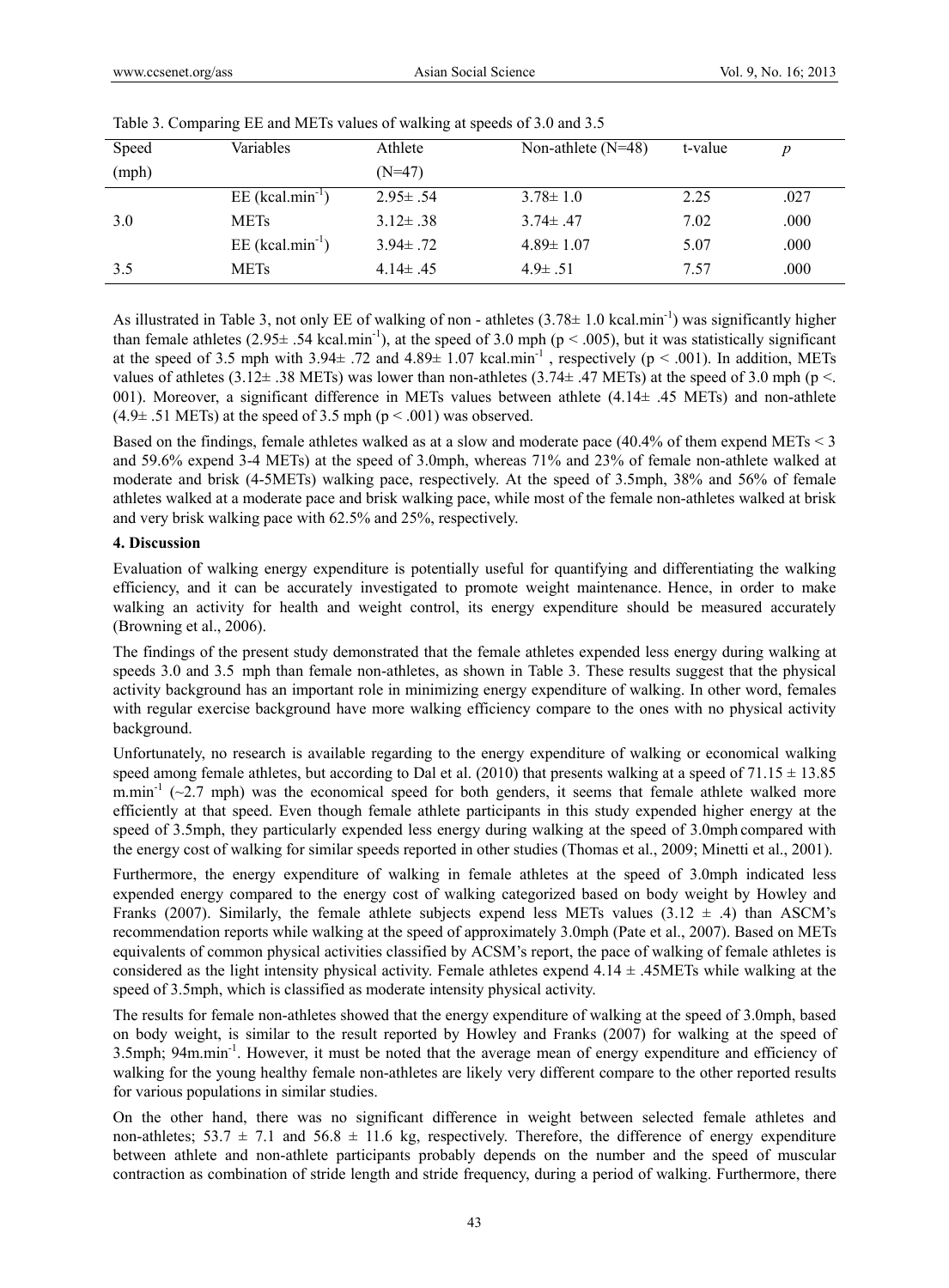are evidences indicating that the effecting factors are not limited to weight, body mass distribution and load carriage (McArdle et al., 2006) and, physical activity level and energy efficiency of muscles can considerably influence the energy cost of walking (Manini, 2010).

In the present study, female athletes walking at the speed of 3.0mph have the stride length of  $1.34 \pm .04$ m and the stride frequency of  $57.08 \pm 2.6$  S.min<sup>-1</sup>, while for female non-athlete's stride length and the stride frequency were  $1.31 \pm .06$ m and  $58.63 \pm 2.5$  S.min<sup>-1</sup> respectively. Thus, walking with increasing in stride frequency could cause greater energy expenditure in this speed. Similarly, Kito et al. (2006) suggested that in casual walk, cycle duration is the dominant factor rather than stride length to minimize energy expenditure. The findings of our study are in agreement with the study by Kuo (2001) and Doke, et al. (2005). Then, the reason for large increase in energy expenditure for female non-athletes may be explained by substandard  $\dot{V}O_{2max}$  higher resting heart rate, step frequency increment and shorter stride length compare to their natural stride length on the ground.

According to the findings of the mean average of walking energy expenditure per minute and the stride frequency per minute at the speed of 3.0mph is categorized as a brisk walking. Then, an average of 3500 to 4000 strides  $(\sim 220 \text{kcal.} \text{day}^1)$  is recommended per hour for five days per week for female non-athletes. During these amounts of stride walking activity, they will approximately expend 1000kcal per week, which is equal to ACSM's Guidelines for Exercise Testing and Prescription (2009) for engaging in regular sustained physical activity of moderate intensity.

Findings of the current study also suggest that estimation of energy expenditure of walking plays an important role in information processing in total energy requirement which progressively and slowly effect on weight management and health (Howley & Franks, 2007; Brown & Holloszy, 1993; Driskell & Wolinsky, 2009). This study tries to point out the fact that the athletes tend to gain weight effortlessly during rest seasons. It also supports the suggestion to keep the athletes aware of estimating total daily energy requirements to manage their weight, especially after the end of competitive season or in the older ages.

# **5. Conclusion**

Conclusively, the findings of this study demonstrate that the female athletes expended less energy during walking and the physical activity background has an important role in minimizing energy expenditure during walking. Females with regular exercise background have more efficiency of walking compare to the ones with no regular exercise and physical activity background. The differences in energy expenditure of walking between athlete and non-athlete females are explained with regard to the difference in muscular efficiency, or fitness levels.

## **Acknowledgements**

This research was supported by Faculty of Education and Sport Centre of National university of Malaysia (Universiti Kebangsaan Malaysia). The authors wish to thank Dr. Mohd. Radzani Abd. Razak, for his insightful comments and all the subjects for participation.

#### **References**

- ACSM's. (2009). *American College of Sports Medicine: Guidelines for Exercise Testing and Prescription* (8th ed.). Wolter Kluwer, Lippincott Williams & Wilkins.
- Alexander, M. N. (2002). Energetics and optimization of human walking and running. *Am J Hum Biol, 14*(5), 641-648. http://dx.doi.org/10.1002/ajhb.10067
- Brooks, A.G., Gunn, S. M., Withers, R. T., Gore, C. J., & Plummer, J. L. (2005). Predicting walking METs and energy expenditure from speed or accelerometry. *Med. Sci. Sports Exerc., 37*(7), 1216-1223. http://dx.doi.org/10.1249/01.mss.0000170074.19649.0e
- Brown, M., & Holloszy, J. (1993). Effect of walking, jogging and cycling on strength, flexibility, speed and balance in 60 to 72 years old. *Aging (Milano), 5*(6), 427-234.
- Browning, R., Browning, C. R., Baker, E. A., Herron, J. A., & Kram, R. (2006). Effects of obesity and sex on the energetic cost and preferred speed of walking. *J. Appl. Physiol., 100*(2), 390-398. http://dx.doi.org/10.1152/japplphysiol.00767.2005
- Dal, U., Erdogan, T., Resitoglu, B., & Beydagi, H. (2010). Determination of preferred walking speed on treadmill may lead to high oxygen cost on treadmill walking. *Gait Posture, 31*(3), 366-369. http://dx.doi.org/10.1016/j.gaitpost.2010.01.006
- Doke, J., Donelan, J. M., & Kuo, A. D. (2005). Mechanics and energetics of swinging the human leg. *J. Exp. Biol., 208*(3), 439-445. http://dx.doi.org/10.1242/jeb.01408
- Driskell, J. A., & Wolinsky, I. (2009). *Nutritional Concerns in Recreation, Exercise, and Sport* (1st ed.). CRC